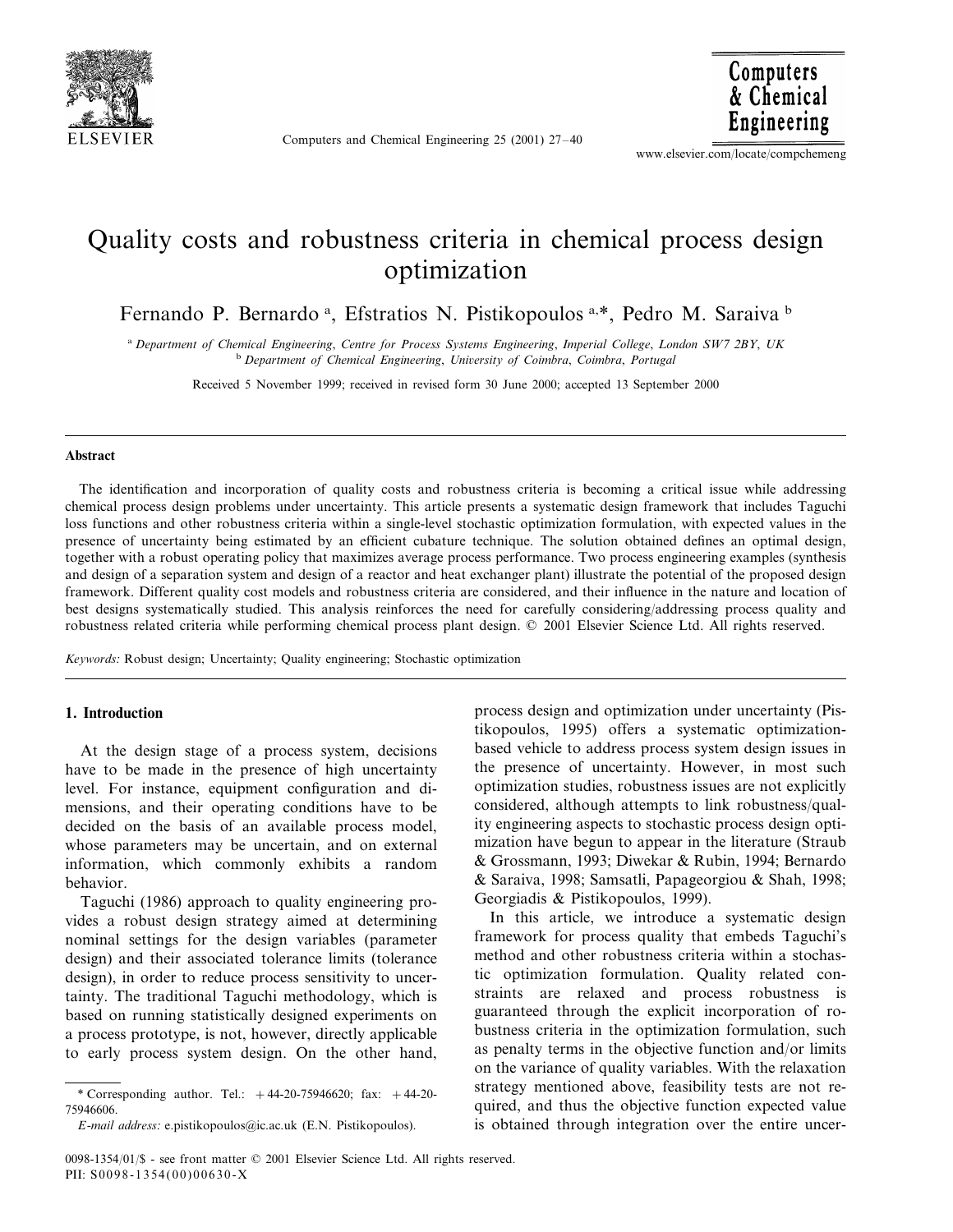tainty space. As a consequence, the original two-stage optimization problem was transformed into a singlelevel stochastic optimization formulation.

The computation of multiple integrals over the uncertainty space is a critical numerical issue in stochastic process design. Integration techniques applied so far to this kind of problems include Gaussian quadrature and stratified sampling techniques. In the first case, the number of points where the integrand function need to be evaluated increases exponentially with the integral dimension (the number of uncertain parameters), making the problem untreatable for a reasonably large number of uncertain parameters (Pistikopoulos & Ierapetritou, 1995). On the other hand, sampling techniques may be computationally more attractive, since the number of points required does not necessarily increase with the number of uncertain parameters. However, even the most efficient sampling techniques, such as the Hammersley sequence sampling (HSS) introduced by Diwekar and Kalagnanam (1997a,b) require some hundreds of points to achieve a reasonable accuracy.

At the numerical level, the present work employs a cubature technique (Stroud, 1971) to compute the multiple integrals involved in the stochastic problem formulation. When all uncertain parameters are normally distributed, a specialized cubature formula is applied, reducing significantly the number of points needed when compared with other integration strategies, such as product Gauss rules or efficient sampling techniques (Bernardo & Saraiva, 1998).

The remaining parts of this paper are structured as follows. First, the proposed mathematical problem formulation, addressing process quality, is developed, based upon a two-stage stochastic optimization framework. Next, robustness criteria and their implementation are described in more detail. Finally, the proposed formulation is illustrated through two chemical process design examples (synthesis and design of a separation system and design of a reactor and heat exchanger system).

#### **2. Stochastic formulation for process quality**

The problem of process design under uncertainty can be represented mathematically according to the following general formulation:

 $\max f(d, z, x, \theta)$ *d*,*z*,*x*,*y* s.t.  $h(d, z, x, \theta) = 0$  $g(d, z, x, \theta) \leq 0$  $g_q(y, y^*) \le 0$  $d \in D$ ,  $z \in Z$ ,  $x \in X$ ,  $y \in Y$ ,  $\theta \in \Theta$  (1) where *d*, *z* and *x* are the vectors of design, control and state variables, respectively; *y* stands for the vector of quality-related variables (usually a simple function of state and control variables), with desired values *y*\*, and  $\theta$  represents the vector of uncertain parameters over the domain  $\Theta$ . The performance metric to be optimized is defined by the scalar function *f*, the model equalities *h* refer to process model equations (heat and mass balances, equilibrium relationships, etc.), the inequalities *g*<sup>q</sup> reflect quality constraints and the inequalities *g* other types of constraints.

Several approaches have been suggested to formulate and solve problem (Eq. (1)), differing in how uncertainty is handled, how an operating policy is selected in the face of uncertainty and also in the design objective considered. In the following paragraphs, we will briefly discuss some of these different approaches, while at the same time trying to clarify the assumptions that lie behind our approach.

### <sup>2</sup>.1. *Uncertainty formulation*

With respect to the way uncertainty is handled, three different approaches can be stated, (i) scenario-based approach (Grossmann & Sargent, 1978; Halemane & Grossmann, 1983; Varvarezos, Grossmann & Biegler, 1992; Ahmed & Sahinidis, 1998); (ii) stochastic approach (among others, Pistikopoulos & Ierapetritou, 1995; Bernardo & Saraiva, 1998) and (iii) parametric approach (Acevedo & Pistikopoulos, 1996, 1997; Pertsinidis, Grossmann & McRae, 1998).

In the scenario-based approach, the uncertainty domain  $\Theta$  was approximated by a set of discrete scenarios (periods) with a given probability and, as a result, the original problem (Eq. (1)) was transformed into a multiperiod optimization problem. In the stochastic approach, uncertain parameters were assumed to follow a given joint probability density function (PDF) and an expected average criterion was optimized via a stochastic optimization strategy. In the parametric approach, no assumption was made about the uncertainty model and problem (Eq. (1)) was solved parametrically in the space of the uncertain parameters. The resulting solution was itself a function of the uncertain parameters realizations, providing a full map of the optimal decisions over the uncertainty domain considered. The formulation presented in this article follows a *stochastic approach*, defining the uncertainty domain  $\Theta$  as a probabilistic space of the form  $\Theta = {\theta : \theta \in j(\theta)}$ , where *j* is a joint PDF for the random vector of uncertain parameters  $\theta$ , which may be related or mutually independent.

#### <sup>2</sup>.2. *Operating policy*

The selection of an operating policy in the presence of uncertainty is another issue to be considered when